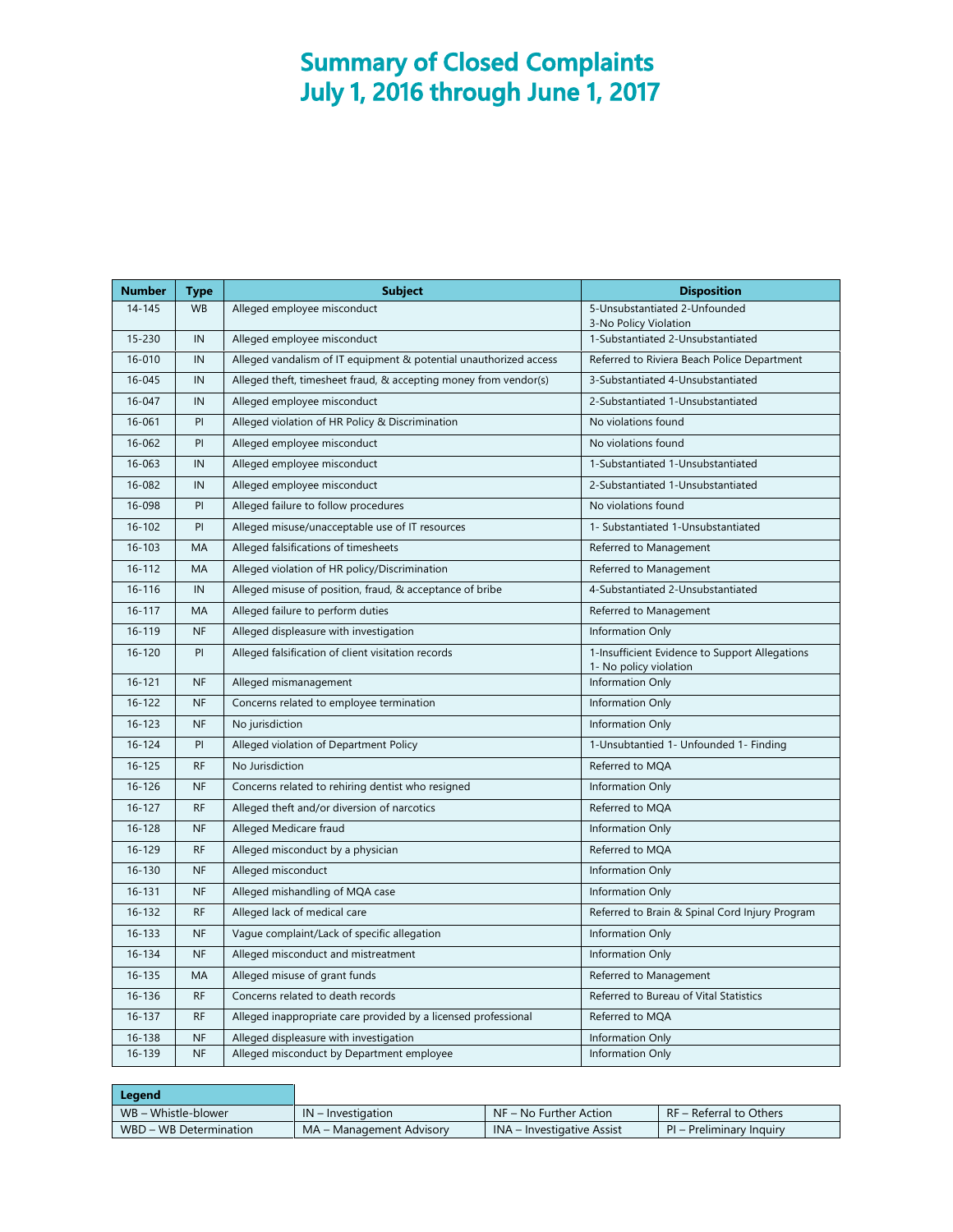| <b>Number</b> | <b>Type</b> | <b>Subject</b>                                                                    | <b>Disposition</b>                                                                      |
|---------------|-------------|-----------------------------------------------------------------------------------|-----------------------------------------------------------------------------------------|
| 16-140        | <b>NF</b>   | Alleged misconduct                                                                | Information Only                                                                        |
| $16 - 141$    | <b>NF</b>   | Receipt of medical records/Lack of specific allegation                            | Information Only                                                                        |
| 16-142        | MA          | Alleged employee misconduct                                                       | Referred to Management                                                                  |
| $16 - 143$    | <b>NF</b>   | No Jurisdiction                                                                   | Information Only                                                                        |
| 16-144        | MA          | Alleged insubordination & management inaction                                     | Referred to Management                                                                  |
| $16 - 145$    | <b>NF</b>   | Alleged high drug use frequency                                                   | Information Only                                                                        |
| 16-146        | <b>NF</b>   | Alleged possible missing medications                                              | Information Only                                                                        |
| $16 - 147$    | <b>NF</b>   | Alleged employee misconduct                                                       | Information Only                                                                        |
| 16-148        | <b>NF</b>   | No Jurisdiction                                                                   | Information Only                                                                        |
| 16-149        | <b>NF</b>   | Alleged poor air quality in apartment                                             | Information Only                                                                        |
| 16-150        | <b>RF</b>   | Alleged discrimination                                                            | Referred to the Office of the General Counsel's<br>Equal Opportunity Section (EOS)      |
| $16 - 151$    | <b>RF</b>   | Alleged misconduct                                                                | Referred to Deputy Secretary for County Health<br>Systems & DOH-Sarasota Health Officer |
| 16-152        | MA          | Alleged violation(s) of Septic Permitting Statutes & Administrative<br>Code       | Referred to Management                                                                  |
| $16 - 153$    | <b>NF</b>   | Alleged unauthorized access to computer                                           | Information Only                                                                        |
| 16-154        | <b>NF</b>   | No Jurisdiction                                                                   | Information Only                                                                        |
| $16 - 155$    | <b>NF</b>   | Alleged violation of WIC policies/guidelines                                      | Information Only                                                                        |
| 16-156        | IN          | Alleged violations of Department policy                                           | 2-Substantiated 3-Unsubstantiated                                                       |
| $16 - 157$    | PI          | Alleged theft and resale of Department property                                   | No evidence found                                                                       |
| 16-158        | <b>INA</b>  | Alleged Department employee involved in theft and insurance fraud                 | <b>Investigative Assist</b>                                                             |
| 16-159        | <b>NF</b>   | <b>Alleged Fall</b>                                                               | Information Only                                                                        |
| 16-160        | <b>NF</b>   | Notification of shooting incidents                                                | Information Only                                                                        |
| 16-161        | <b>NF</b>   | Alleged displeasure with MQA investigation                                        | Information Only                                                                        |
| 16-162        | <b>RF</b>   | Alleged misconduct by Department contractor                                       | Referred to Department of Education                                                     |
| 16-163        | <b>NF</b>   | Alleged misconduct                                                                | Information Only                                                                        |
| 16-164        | <b>NF</b>   | Alleged violations of policy or law                                               | Information Only                                                                        |
| $16 - 165$    | <b>WBD</b>  | Alleged violation of Florida Law (Not a WB)                                       | No violations found                                                                     |
| 16-166        | IN          | Alleged violations of Purchasing Card policies                                    | 4-Substantiated; 1-Policy failure                                                       |
| $16 - 167$    | MA          | Alleged timesheet & grant fraud                                                   | Referred to Management                                                                  |
| 16-168        | IN          | Alleged contract violations                                                       | Unsubstantiated                                                                         |
| 16-169        | IN          | Alleged discrimination & violations of Department policy                          | 1- Addressed by EOS 2-Substantiated                                                     |
| $16 - 170$    | <b>NF</b>   | Alleged harassment                                                                | Information Only                                                                        |
| $16 - 171$    | <b>RF</b>   | Alleged issue related to X-ray Technician                                         | Referred to MQA                                                                         |
| 16-172        | <b>NF</b>   | Notification of employee voluntarily retiring after insubordination<br>reprimands | Information Only                                                                        |
| $16 - 173$    | <b>NF</b>   | Alleged inappropriate letters to dental staff                                     | Information Only                                                                        |
| 16-174        | <b>NF</b>   | No Jurisdiction                                                                   | Information Only                                                                        |
| $16 - 175$    | <b>NF</b>   | Alleged threats                                                                   | Information Only                                                                        |
| 16-176        | MA          | Alleged misconduct & failure to follow inspection protocol                        | Referred to Management                                                                  |
| $16 - 177$    | <b>NF</b>   | Alleged contract violation                                                        | Information Only                                                                        |
| 16-178        | <b>NF</b>   | Alleged drugs missing from school dispensary/clinic                               | Information Only                                                                        |
| 16-179        | <b>NF</b>   | Alleged hostile work environment                                                  | Information Only                                                                        |
| 16-180        | PI          | Alleged violation of health care provider & patient confidentially                | Insufficient evidence                                                                   |
| 16-181        | <b>NF</b>   | Concerns related to public swimming pool inspections                              | Information Only                                                                        |
| 16-182        | <b>NF</b>   | Alleged inconsistent treatment of employees                                       | Information Only                                                                        |

| Legend                 |                          |                            |                          |
|------------------------|--------------------------|----------------------------|--------------------------|
| WB – Whistle-blower    | $IN$ – Investigation     | $NF - No Further Action$   | RF – Referral to Others  |
| WBD - WB Determination | MA – Management Advisory | INA – Investigative Assist | PI – Preliminary Inquiry |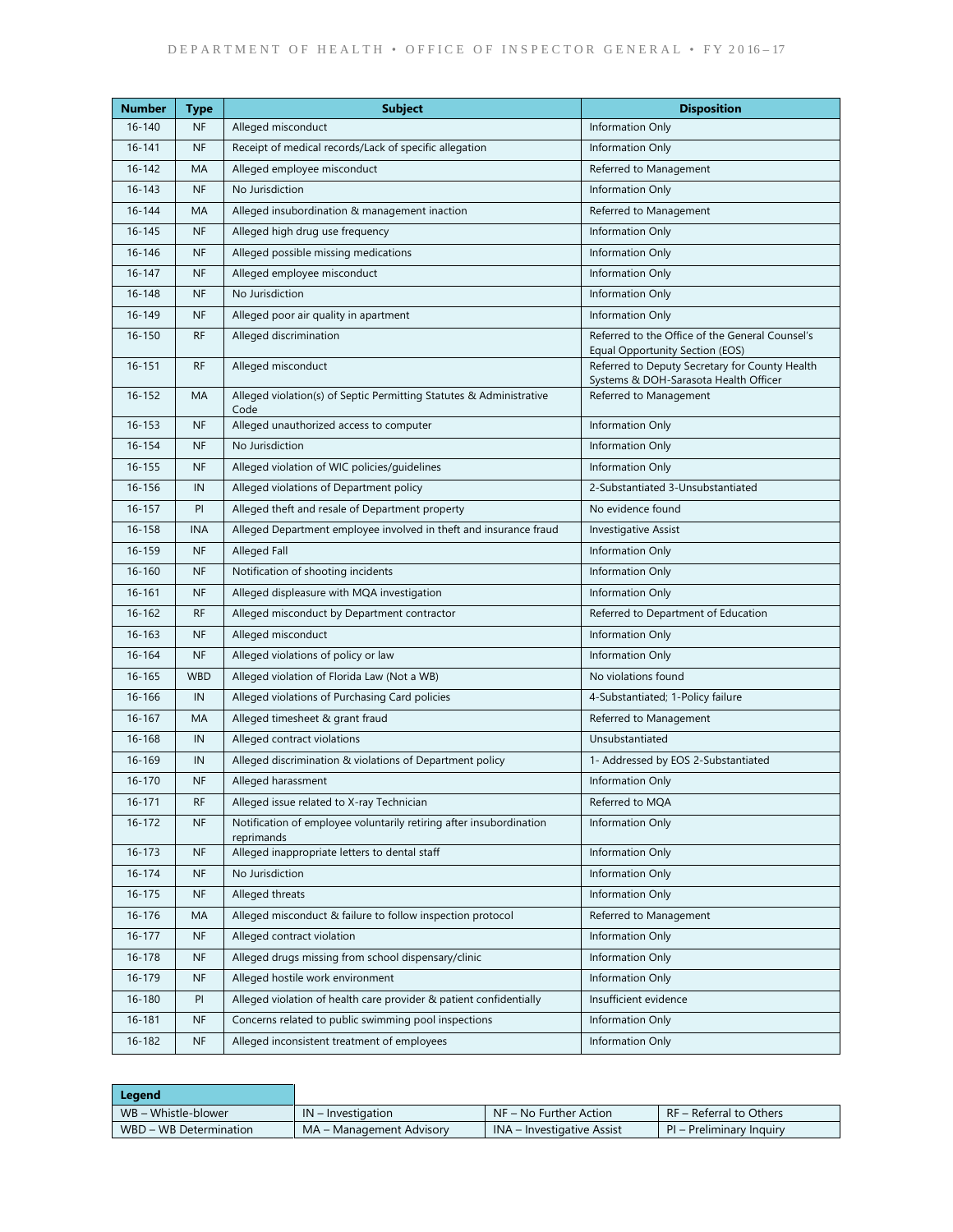| <b>Number</b> | <b>Type</b> | <b>Subject</b>                                                                                                                               | <b>Disposition</b>                                                             |
|---------------|-------------|----------------------------------------------------------------------------------------------------------------------------------------------|--------------------------------------------------------------------------------|
| $16 - 183$    | <b>WBD</b>  | Alleged patient abuse & Medicaid fraud by a non-Department<br>employee in a non-Department facility (Not a WB)                               | Addressed by MQA                                                               |
| 16-184        | <b>ND</b>   | Alleged violation of hospital regulations                                                                                                    | Information Only                                                               |
| 16-185        | <b>ND</b>   | Concerns related to recruitment and selection process                                                                                        | Information Only                                                               |
| 16-186        | <b>WBD</b>  | Alleged displeasure with EOS investigation (Not a WB)                                                                                        | Addressed by EOS                                                               |
| 16-187        | <b>RF</b>   | Alleged mistreatment of patient                                                                                                              | Referred to MQA                                                                |
| 16-188        | <b>RF</b>   | Alleged misconduct                                                                                                                           | Referred to MQA                                                                |
| 16-189        | <b>RF</b>   | No Jurisdiction                                                                                                                              | Referred to MQA and the Agency for Health Care<br><b>Administration (AHCA)</b> |
| 16-190        | <b>NF</b>   | Demand for payment for time worked during Hurricane Matthew                                                                                  | Information Only                                                               |
| 16-191        | <b>NF</b>   | Alleged theft                                                                                                                                | Information Only                                                               |
| 16-192        | <b>WBD</b>  | Alleged wrongful termination (Not a WB)                                                                                                      | Addressed by EOS                                                               |
| 16-193        | <b>NF</b>   | Alleged retaliation for reporting "contract irregularities" on<br>Department of Financial Services procurements for workers'<br>compensation | Information Only                                                               |
| 16-194        | <b>RF</b>   | Alleged misconduct                                                                                                                           | Referred to MQA                                                                |
| 16-195        | IN          | Alleged employee misconduct                                                                                                                  | 2-Substantiated                                                                |
| 16-196        | <b>RF</b>   | Concerns related to water filtration system                                                                                                  | Referred to Environmental Health - DOH-Miami                                   |
| 16-197        | <b>RF</b>   | Alleged violations of the Americans with Disabilities Act                                                                                    | Referred to EOS                                                                |
| 16-198        | <b>NF</b>   | Notification of resignation (No Complaint)                                                                                                   | Information Only                                                               |
| 16-199        | <b>NF</b>   | Concerns related to costs of dental procedures                                                                                               | Information Only                                                               |
| 16-200        | PI          | Alleged employee misconduct                                                                                                                  | Insufficient Evidence to Support Allegations                                   |
| 16-201        | NF          | Concerns about handling of investigations                                                                                                    | Information Only                                                               |
| 16-202        | PI          | Alleged violations of Department policies                                                                                                    | Insufficient Evidence to Support Allegations                                   |
| 16-203        | <b>RF</b>   | Concerns related to dental care                                                                                                              | Referred to MQA                                                                |
| 16-204        | <b>WBD</b>  | Alleged retaliation via wrongful termination (Not a WB)                                                                                      | Addressed by EOS                                                               |
| 16-205        | PI          | Alleged conduct unbecoming a public employee                                                                                                 | 2-Unfounded 2-Unsubstantiated                                                  |
| 16-206        | MA          | Alleged retaliation via wrongful dismissal                                                                                                   | Referred to Management                                                         |
| 16-207        | MA          | Alleged misconduct at Central Pharmacy                                                                                                       | Referred to Management                                                         |
| 16-208        | PI          | Alleged employee misconduct at Central Pharmacy                                                                                              | Insufficient Evidence to Support Allegations                                   |
| 16-209        | <b>NF</b>   | Alleged violation of personal mail theft                                                                                                     | Information Only                                                               |
| $16 - 210$    | <b>NF</b>   | Alleged disruptive & threatening behavior                                                                                                    | Information Only                                                               |
| $16 - 211$    | MA          | Alleged employee misconduct                                                                                                                  | 1-Unsubstantiated; 1-Unfounded                                                 |
| 16-212        | <b>RF</b>   | Concerns related to staff conduct                                                                                                            | Referred to MQA                                                                |
| 16-213        | <b>NF</b>   | Alleged complaint related to a preschool                                                                                                     | Information Only                                                               |
| 16-214        | <b>NF</b>   | Concerns related to HMS Business Analyst vendor                                                                                              | Information Only                                                               |
| 16-215        | <b>RF</b>   | Concerns related to medical treatment                                                                                                        | Referred to MQA                                                                |
| 16-216        | <b>RF</b>   | Alleged inappropriate conduct by a contract health care provider                                                                             | Referred to MQA                                                                |
| 16-217        | NF          | Concerns related to actions of the Child Protection Team                                                                                     | Information Only                                                               |
| 17-001        | PI          | Arrest of Department employee                                                                                                                | No supporting evidence found                                                   |
| 17-002        | NF          | No Jurisdiction                                                                                                                              | Information Only                                                               |
| 17-003        | NF          | Notification of an employee being placed on administrative leave<br>during sexual harassment investigation                                   | Information Only                                                               |
| 17-004        | <b>NF</b>   | Concerns related to regulation and inspection of health care facilities                                                                      | Information Only                                                               |
| 17-005        | <b>NF</b>   | Concerns related to dismissal as a Department contractor                                                                                     | Information Only                                                               |
| 17-006        | <b>NF</b>   | Dispute between employee and supervisor                                                                                                      | Information Only                                                               |
| 17-007        | <b>RF</b>   | Concerns related to MQA service                                                                                                              | Referred to MQA                                                                |
| 17-008        | PI          | Alleged fraudulent charge on Department purchasing card                                                                                      | No supporting evidence found                                                   |

| Legend                 |                          |                                   |                          |
|------------------------|--------------------------|-----------------------------------|--------------------------|
| WB – Whistle-blower    | $IN$ – Investigation     | NF – No Further Action            | RF – Referral to Others  |
| WBD - WB Determination | MA – Management Advisory | <b>INA</b> – Investigative Assist | PI – Preliminary Inquiry |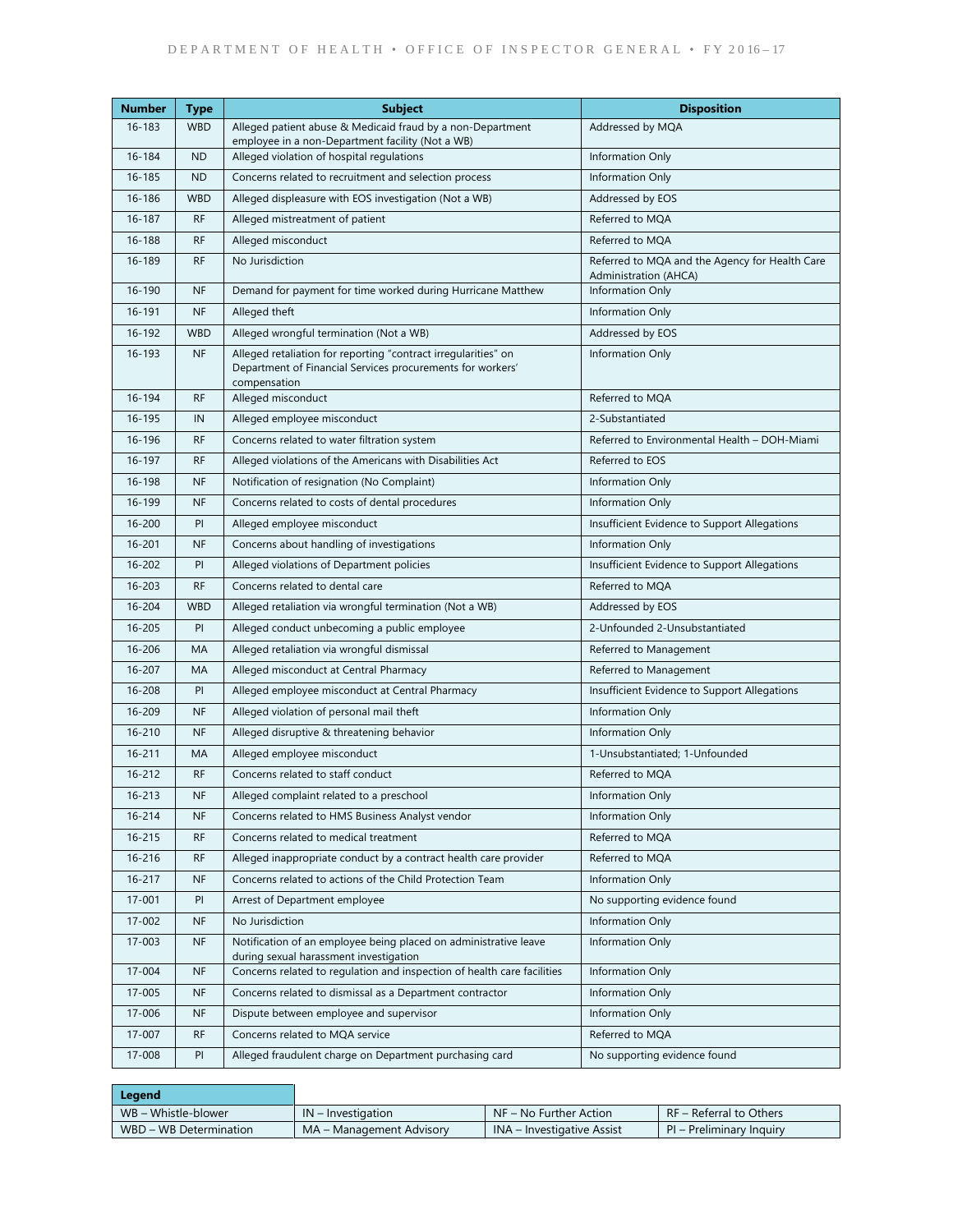| <b>Number</b> | <b>Type</b> | <b>Subject</b>                                                                             | <b>Disposition</b>                                                |
|---------------|-------------|--------------------------------------------------------------------------------------------|-------------------------------------------------------------------|
| 17-009        | <b>RF</b>   | Concerns related to health care facility/ No Jurisdiction                                  | Referred to AHCA                                                  |
| 17-010        | PI          | Alleged inappropriate use of Department email                                              | No supporting evidence found                                      |
| 17-011        | <b>NF</b>   | No Jurisdiction                                                                            | Information Only                                                  |
| 17-012        | <b>RF</b>   | Concerns related to charges for health care at Correctional Institution                    | Referred to Department of Corrections- OIG                        |
| 17-013        | <b>RF</b>   | Concerns related to handling of medical records                                            | Referred to MQA                                                   |
| 17-014        | <b>NF</b>   | Alleged complaint against a Mental Health Counselor                                        | Information Only                                                  |
| 17-015        | <b>NF</b>   | Alleged misconduct                                                                         | Information Only                                                  |
| 17-016        | <b>RF</b>   | Alleged sexual harassment                                                                  | Referred to EOS                                                   |
| $17 - 017$    | <b>RF</b>   | Concerns related to massage parlors/ No Jurisdiction                                       | Referred to MQA                                                   |
| 17-018        | <b>RF</b>   | Concerns related to dental care                                                            | Referred to MQA                                                   |
| 17-019        | <b>NF</b>   | Concerns related to dental care                                                            | Information Only                                                  |
| 17-020        | <b>RF</b>   | Concerns related to difficulty receiving medications from AIDS Drug<br>Assistance Program  | Referred to Division of Disease Control                           |
| 17-021        | <b>NF</b>   | Alleged non-payment for work performed                                                     | Information Only                                                  |
| 17-022        | MA          | Alleged misconduct & fraud                                                                 | Referred to Management                                            |
| 17-023        | <b>NF</b>   | Concerns related to an organization which supports awareness for the<br>minority community | Information Only                                                  |
| 17-024        | <b>RF</b>   | No Jurisdiction                                                                            | Referred to Department of Business and<br>Professional Regulation |
| 17-025        | <b>RF</b>   | Concerns related to services provided                                                      | Referred to DOH-Palm Beach Management                             |
| 17-026        | <b>WBD</b>  | Alleged retaliation via wrongful termination for reporting policy<br>violation (Not a WB)  | Addressed by EOS                                                  |
| 17-027        | <b>RF</b>   | Alleged Medicaid fraud                                                                     | Referred to CMS                                                   |
| 17-028        | MA          | Alleged "Gross Mismanagement" and retaliation                                              | Referred to Management                                            |
| 17-030        | PI          | Alleged unequal treatment by management                                                    | No supporting evidence found                                      |
| 17-031        | <b>RF</b>   | Alleged criminal violations & immigration fraud                                            | Referred to MQA                                                   |
| 17-032        | <b>NF</b>   | Concerns related to termination                                                            | Information Only                                                  |
| 17-033        | <b>RF</b>   | Concerns related to tuberculosis testing and treatment                                     | Referred to Division of Disease Control                           |
| 17-034        | IN          | Alleged malware infection of Department computer                                           | Substantiated                                                     |
| 17-035        | IN          | Alleged misuse of position                                                                 | 2-Substantiated                                                   |
| 17-036        | <b>WBD</b>  | Alleged retaliation (Not a WB)                                                             | Addressed by EOS                                                  |
| 17-038        | MA          | Alleged medical neglect                                                                    | Referred to Management                                            |
| 17-039        | <b>WBD</b>  | Alleged retaliation via termination (Not a WB)                                             | Addressed by EOS                                                  |
| 17-040        | PI          | Alleged misuse of position                                                                 | No violations found                                               |
| 17-041        | <b>NF</b>   | Concerns related to performance of DOH-Escambia director                                   | Information Only                                                  |
| 17-042        | NF.         | Alleged CHDs cutting primary care                                                          | Information Only                                                  |
| 17-043        | <b>RF</b>   | Request for death certificate information                                                  | Referred to Vital Statistics                                      |
| 17-044        | <b>NF</b>   | Alleged complaints against MQA investigator                                                | Information Only                                                  |
| 17-045        | <b>RF</b>   | Revisit of July 2016 complaint (New Case)                                                  | Referred to the Office of the Chief Inspector<br>General          |
| 17-046        | <b>NF</b>   | Alleged favoritism/disparate treatment/retaliation, etc.                                   | Information Only                                                  |
| 17-047        | <b>RF</b>   | Concerns related to a licensing                                                            | Referred to MQA                                                   |
| 17-048        | <b>NF</b>   | Alleged malpractice, organ theft or identity theft, etc.                                   | Information Only                                                  |
| 17-049        | <b>NF</b>   | Concerns related to City of Pembroke Pines                                                 | Information Only                                                  |
| 17-050        | <b>NF</b>   | Concerns related to not receiving a complaint closure report                               | Information Only                                                  |
| 17-052        | <b>RF</b>   | No Jurisdiction                                                                            | Referred to Division of Disease Control                           |
| 17-053        | <b>RF</b>   | Alleged email scam                                                                         | Referred to Security Administration Team                          |
| 17-054        | <b>NF</b>   | Alleged potential misconduct by a Department employee                                      | Information Only                                                  |

| Legend                 |                          |                            |                          |
|------------------------|--------------------------|----------------------------|--------------------------|
| WB – Whistle-blower    | $IN$ – Investigation     | $NF - No$ Further Action   | RF – Referral to Others  |
| WBD - WB Determination | MA – Management Advisory | INA – Investigative Assist | PI – Preliminary Inquiry |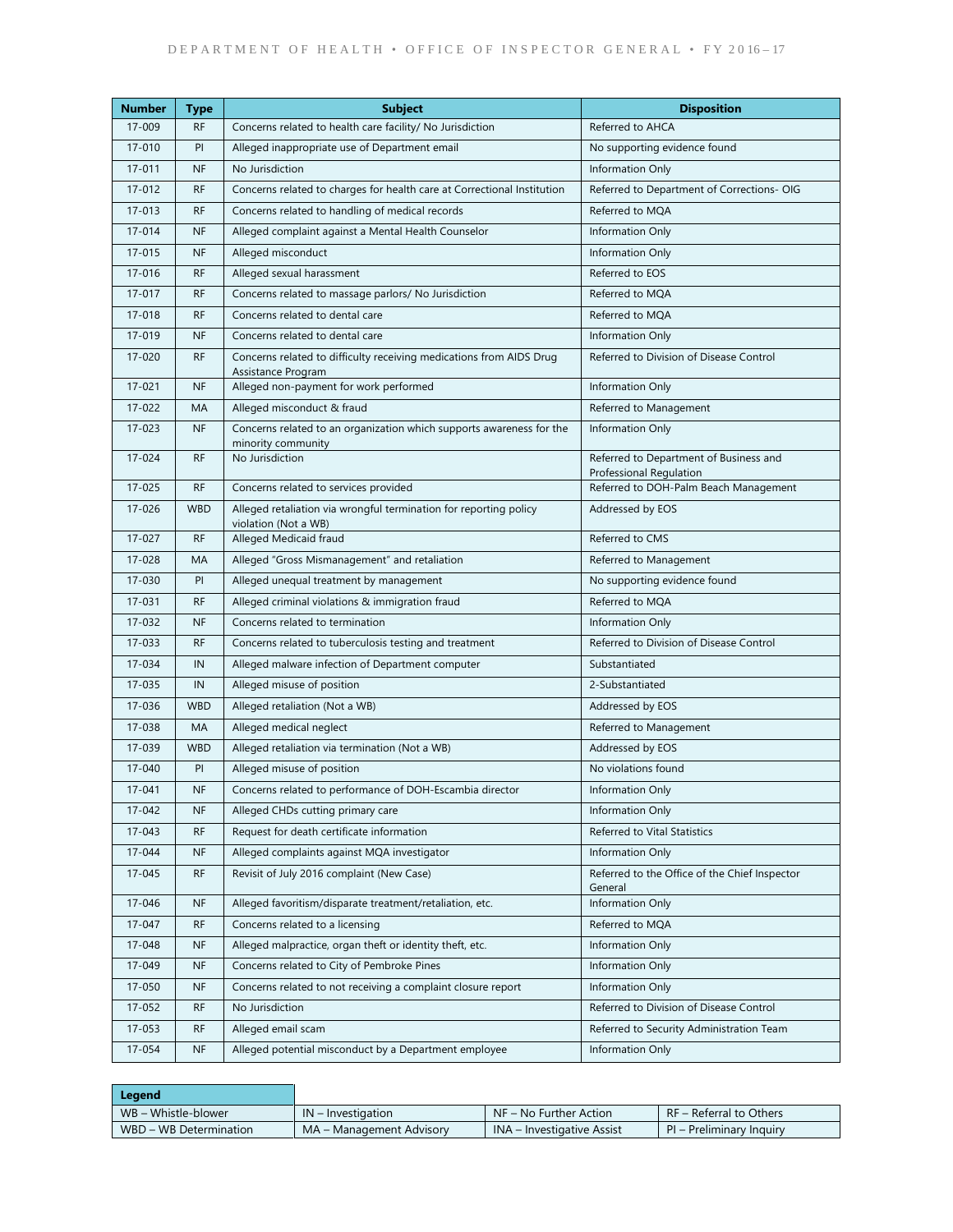| <b>Number</b> | <b>Type</b> | <b>Subject</b>                                                                                                        | <b>Disposition</b>                                                         |
|---------------|-------------|-----------------------------------------------------------------------------------------------------------------------|----------------------------------------------------------------------------|
| 17-055        | PI          | Alleged employee misconduct                                                                                           | Employee terminated                                                        |
| 17-056        | <b>NF</b>   | No Jurisdiction                                                                                                       | Information Only                                                           |
| 17-057        | <b>NF</b>   | Alleged refusal to honor court order                                                                                  | Information Only                                                           |
| 17-058        | <b>NF</b>   | Alleged Medicare fraud                                                                                                | Information Only                                                           |
| 17-059        | <b>NF</b>   | Alleged misuse of Florida Safe Families Network                                                                       | Information Only                                                           |
| 17-060        | <b>NF</b>   | Alleged misrepresentation                                                                                             | Information Only                                                           |
| 17-061        | <b>NF</b>   | Alleged improper training                                                                                             | Information Only                                                           |
| 17-062        | <b>RF</b>   | Concerns related to opioid crisis                                                                                     | Referred to DOH-Palm Beach Management                                      |
| 17-063        | PI          | Alleged inappropriate public Internet post                                                                            | Insufficient evidence provided                                             |
| 17-064        | <b>WBD</b>  | Alleged favoritism (Not a WB)                                                                                         | Insufficient evidence found                                                |
| 17-065        | <b>RF</b>   | Alleged misuse of prescription narcotics at a health care facility                                                    | Referred to AHCA-Complaint Administration Unit                             |
| 17-066        | <b>NF</b>   | Concerns related to a business being unable to fix Wastewater<br>Treatment Systems they installed over previous years | Information Only                                                           |
| 17-067        | <b>RF</b>   | No Jurisdiction                                                                                                       | Referred to Division of Disease Control                                    |
| 17-068        | <b>NF</b>   | Concerns related to the decisions of the independent Board of<br>Massage Therapy                                      | Information Only                                                           |
| 17-069        | <b>RF</b>   | Concerns related to Compassionate Use System login                                                                    | Referred to Division of Disease Control                                    |
| 17-070        | <b>NF</b>   | Alleged suspicious purchases                                                                                          | Information Only                                                           |
| 17-071        | <b>NF</b>   | No Jurisdiction                                                                                                       | Information Only                                                           |
| 17-072        | <b>RF</b>   | Concerns related to previous employment at DOH-Bay                                                                    | Referred to DOH-Bay Management                                             |
| 17-075        | PI          | Alleged violation of Public Records law                                                                               | No violations found                                                        |
| 17-076        | <b>RF</b>   | Concerns related to a Girl Scout camp's swimming pool and "onsite<br>sewage treatment system"                         | Referred to Environmental Manager DOH-Clay                                 |
| 17-077        | <b>NF</b>   | Concerns related to management actions                                                                                | Information Only                                                           |
| 17-078        | <b>NF</b>   | Alleged violation of policy by upper level management                                                                 | Information Only                                                           |
| 17-079        | <b>RF</b>   | Alleged disclosure of confidential or privileged information                                                          | Referred to DOH-Miami-Dade Management                                      |
| 17-080        | <b>RF</b>   | Concerns related to indoor air quality for condominium with water<br>tower                                            | Referred to Environmental Health & Engineering<br>Services DOH- Miami-Dade |
| 17-081        | <b>RF</b>   | Concerns related to medical marijuana card                                                                            | Referred to Division of Disease Control                                    |
| 17-082        | <b>RF</b>   | Concerns related to application process with Office of Compassionate<br>Use                                           | Referred to Division of Disease Control                                    |
| 17-083        | <b>NF</b>   | Concerns related to work environment                                                                                  | Information Only                                                           |
| 17-084        | <b>NF</b>   | Alleged employee misconduct                                                                                           | Information Only                                                           |
| 17-085        | <b>NF</b>   | Alleged retaliation against DOH employee                                                                              | Information Only                                                           |
| 17-087        | <b>RF</b>   | Concerns related to Compassionate Use registry approval                                                               | Referred to Division of Disease Control                                    |
| 17-088        | <b>RF</b>   | Concerns related to identification card from Office of Compassionate<br>Use                                           | Referred to Division of Disease Control                                    |
| 17-089        | <b>RF</b>   | Concerns related to nursing licensing process                                                                         | Referred to MQA                                                            |
| 17-090        | <b>RF</b>   | Alleged failure to provide medical records                                                                            | Referred to MQA                                                            |
| 17-093        | <b>NF</b>   | Request for the OIG to intervene with decisions reached by the<br>independent Florida Board of Medicine               | Information Only                                                           |
| 17-094        | <b>RF</b>   | Concerns related to a Intervention Project for Nurses (PN) Program's<br>case                                          | Referred to MQA                                                            |
| 17-095        | <b>NF</b>   | Concerns related to mold exposure                                                                                     | Information Only                                                           |
| $17 - 101$    | <b>RF</b>   | Concerns related to failure to respond to complaints                                                                  | Referred to MOA                                                            |
| $17 - 102$    | <b>RF</b>   | Concerns related to Office of Compassionate Use                                                                       | Referred to Office of Compassionate Use                                    |
| $17 - 103$    | <b>RF</b>   | Alleged insurance, Medicaid and Medicare fraud                                                                        | Referred to MQA, Department of Financial<br>Services and AHCA              |
| 17-104        | <b>NF</b>   | Alleged employee misconduct                                                                                           | Information Only                                                           |
| $17 - 105$    | <b>NF</b>   | Concerns related to meningitis                                                                                        | Information Only                                                           |

| Legend                 |                          |                            |                          |
|------------------------|--------------------------|----------------------------|--------------------------|
| WB – Whistle-blower    | $IN$ – Investigation     | $NF - No Further Action$   | RF - Referral to Others  |
| WBD - WB Determination | MA - Management Advisory | INA – Investigative Assist | PI – Preliminary Inquiry |